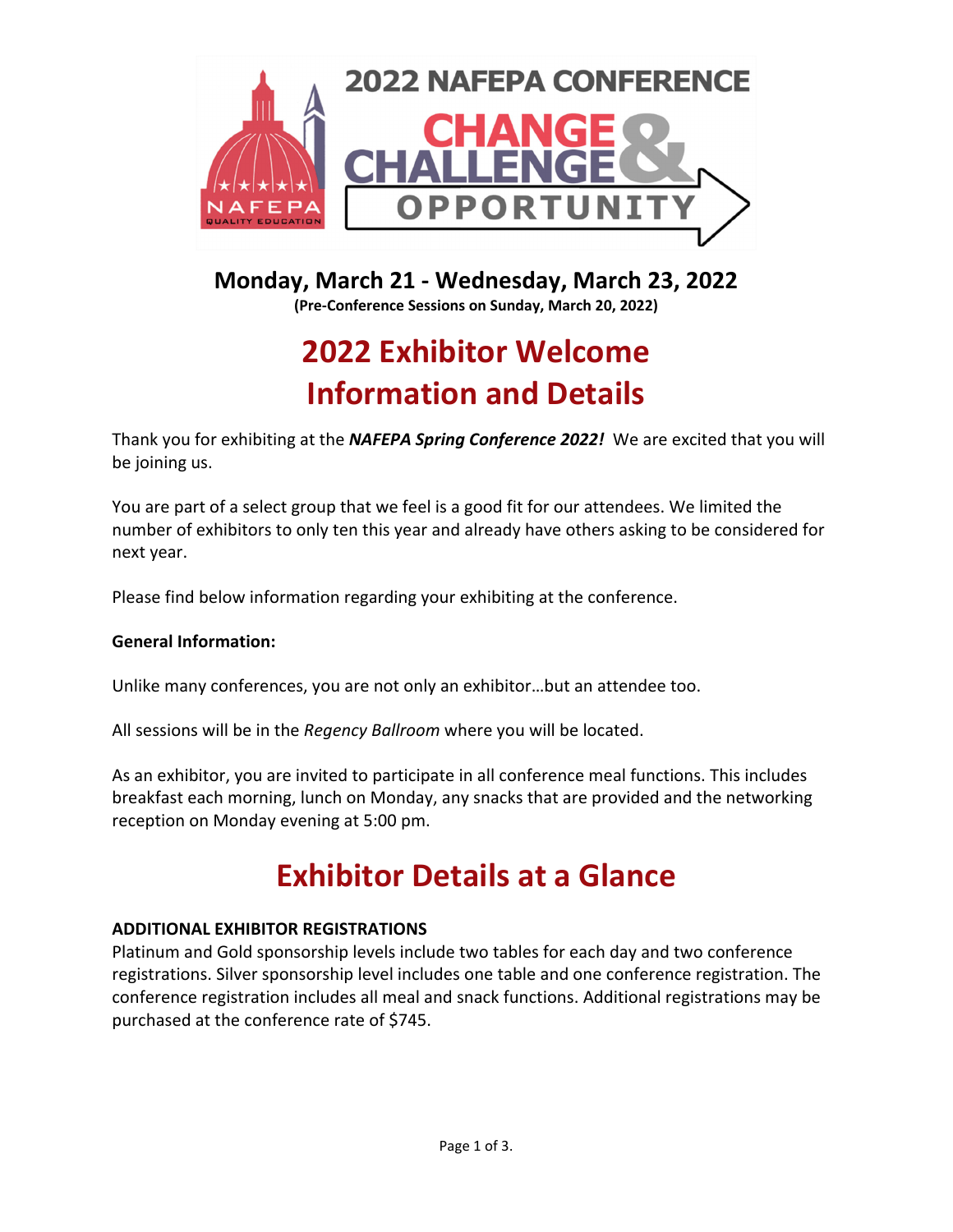## **ATTENDEE LIST**

Sponsors of Platinum and Gold Levels will receive two attendee lists: One prior to the conference (no later than March 6, 2022) and one after the conference (no later than March 25, 2022). The lists will include name, title, organization, mailing address and email address.

## **CONFERENCE PROGRAM DESCRIPTION**

A brief description (maximum of 50 words) about each exhibitor will be included in the conference program. The descriptions for exhibitors sponsoring specific functions (bags, snacks, meals, receptions, internet, etc.) will be listed under Sponsors.

## **CONTRACTS**

Contracts and payment must have been received by February 15, 2022.

## **ELECTRICITY FOR VENDOR TABLES**

Electricity at the exhibitor tables must be purchased separately from the Omni Shoreham Hotel. Please use the Electrical and Engineering Services Request Form at the following link: Download *Hotel Electrical Request* form (https://bit.ly/EventOEOF). This form must be submitted to the Omni Shoreham Hotel *prior* to the beginning of the conference. Electrical work will be done on Monday morning as the electrical engineers are unavailable on Sunday night.

## **EXHIBITOR SPONSORED ACTIVITIES**

All companies wishing to sponsor private functions for conference attendees such as meetings, special events, sales presentations, social hours, dinners or receptions during the NAFEPA Conference must plan such activities during non‐conference hours and directly with the hotel.

## **GOLDEN TICKETS**

During the conference, the "*Golden Ticket*" promotion is to encourage our attendees to visit every exhibitor's table. The "*Golden Ticket*" drawing will be Wednesday morning, March 23, 2022. Exhibitors may donate prizes for the "*Golden Ticket*" winners. Donations will be publicized.

## **HOTEL RESERVATIONS**

Exhibitors may take advantage of the NAFEPA conference rate for the Omni Shoreham Hotel based upon availability. Reservations can be made by calling the Omni Reservation line, 1‐800‐ THE‐OMNI and asking for "NAFEPA 2022" conference at the Omni Shoreham Hotel. The operators will be able to locate the room block under that name. Reservations can also be made online at: https://bit.ly/OmniHotel‐NAFEPA

## **INTERNET SPONSORSHIP**

Sponsorship(s) for the internet connection in the Regency Ballroom is available. The cost for internet sponsorship for the entire conference ‐ Monday, March 21, 2022, through Wednesday, March 23, 2022, is \$5,000.00. One‐day sponsorships cost \$2,000.00, with a cost of \$1,000.00 for the morning of Wednesday, March 23, 2022. Internet sponsorship will be recognized. Please contact Bobby Burns for availability of these additional sponsorship opportunities.